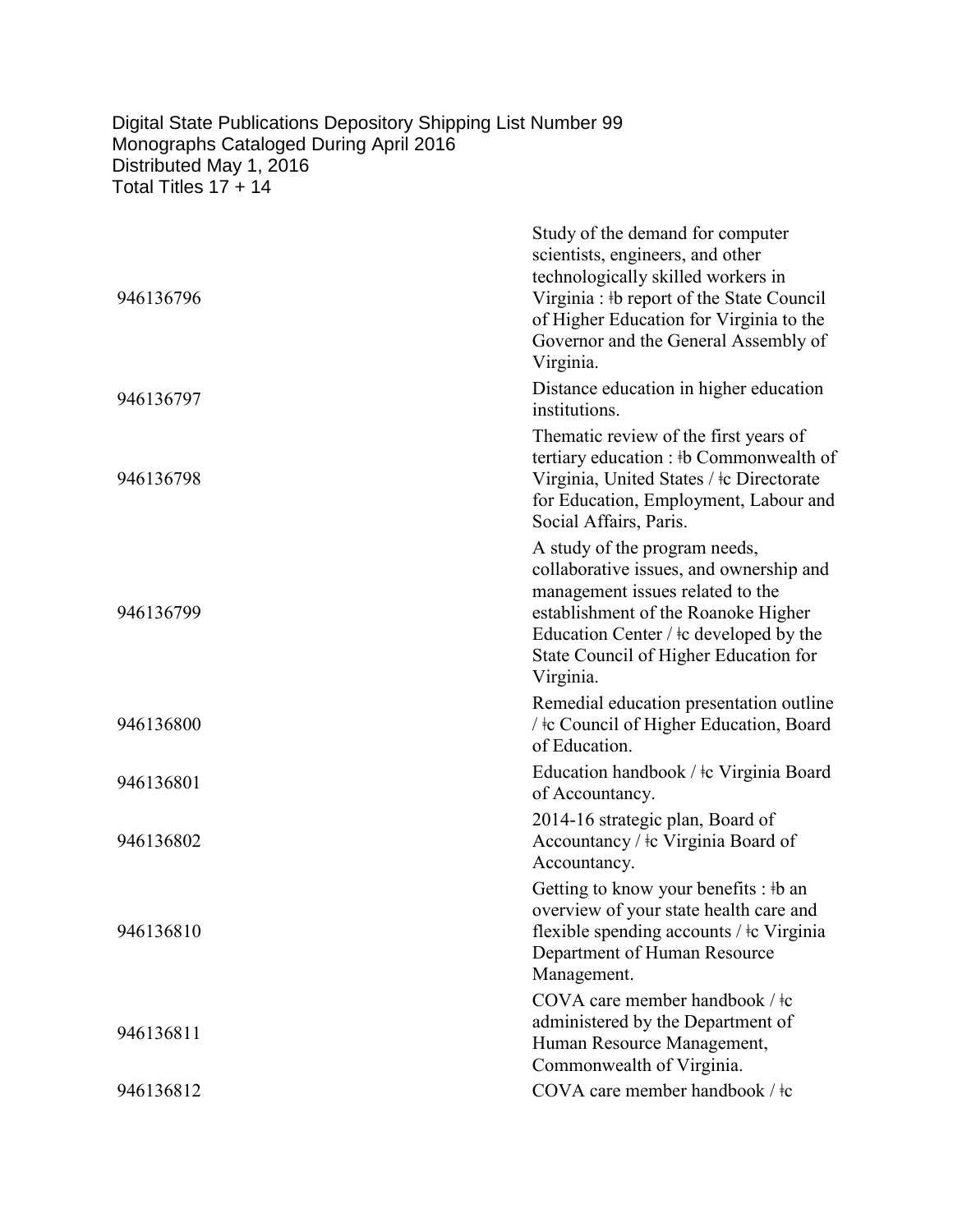|           |                                                                                                                                            | administered by the Department of<br>Human Resource Management,                                                                                                                                                                                                         |
|-----------|--------------------------------------------------------------------------------------------------------------------------------------------|-------------------------------------------------------------------------------------------------------------------------------------------------------------------------------------------------------------------------------------------------------------------------|
|           |                                                                                                                                            | Commonwealth of Virginia.                                                                                                                                                                                                                                               |
| 946136813 |                                                                                                                                            | COVA HDHP notification of changes to<br>your member handbook, effective July 1,<br>2012 / ‡c Department of Human<br>Resource Management, Commonwealth<br>of Virginia.                                                                                                   |
| 946136815 |                                                                                                                                            | COVA HealthAware notification of<br>changes to the COVA HealthAware<br>member handbook, effective July 1,<br>2014 / ‡c Virginia Department of Human<br>Resource Management.                                                                                             |
| 946136832 |                                                                                                                                            | Medicare-coordinating plans notification<br>of changes to your member handbook,<br>effective January 1, 2015 / ‡c<br>Commonwealth of Virginia, Department<br>of Human Resource Management.                                                                              |
| 946136833 |                                                                                                                                            | Prescription drug benefits / $\pm c$<br>Commonwealth of Virginia, Department<br>of Human Resource Management.                                                                                                                                                           |
| 946136835 |                                                                                                                                            | COVA HealthAware member handbook<br>$\frac{1}{2}$ +c administered by the Department of<br>Human Resource Management,<br>Commonwealth of Virginia.                                                                                                                       |
| 946136837 |                                                                                                                                            | Judicial mapping project : #b FY 2014<br>report / ‡c Virginia Department of<br>Corrections, Statistical Analysis and<br>Forecast (SAF) Unit.                                                                                                                            |
| 946136839 |                                                                                                                                            | Guardianship & conservatorship in<br>Virginia / ‡c produced by the Virginia<br>Guardianship Association in cooperation<br>with the Virginia Center on Aging, the<br>Virginia Coalition for the Prevention of<br>Elder Abuse & the Virginia Department<br>for the Aging. |
|           | Rural economic development strategic<br>948024399 plan / ‡c Virginia Economic<br>Development Partnership.                                  |                                                                                                                                                                                                                                                                         |
|           | Governor Terry McAuliffe's task force<br>948022532 on combating campus sexual violence /<br><b>‡c Attorney General Mark Herring, Chair</b> |                                                                                                                                                                                                                                                                         |
|           | 948024577 Regulations governing architects,<br>professional engineers, land surveyors,                                                     |                                                                                                                                                                                                                                                                         |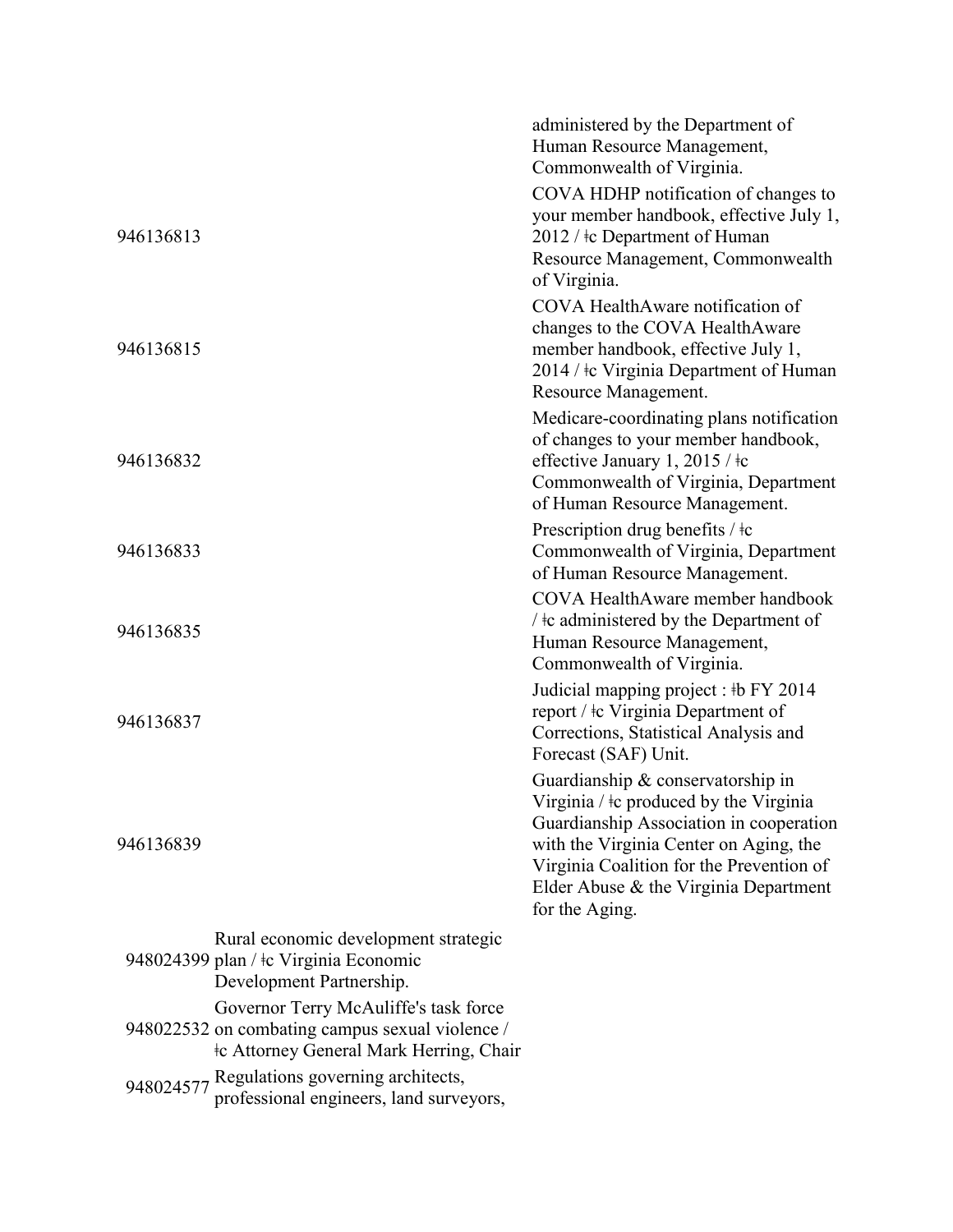certified interior designers and landscape architects : ǂb last updated January 1, 2016, statutes title 54.1, chapter 4, excerpts from title 13.1 / ǂc Virginia Department of Profess 948023413 chapter 23.1 / ‡c Virginia Department of Cemetery regulations : ǂb last updated December 1, 2015 : statutes title 54.1, Professional and Occupational Regulation. 948024401 Regulations : ‡b last updated January 1,  $2016$ : statutes, title 54.1, chapter 11 /  $\pm$ Commonwealth of Virginia Board for Contractors. 948024584 2016 : statutes, title 54.1, chapter 11 / ǂc Individual license and certification regulations : ǂb last updated January 1, Commonwealth of Virginia Board for Contractors. 948024585 Real estate appraiser regulations : ‡b last updated January 1, 2016 : statutes title 54.1, chapter 20.1 / ǂc Virginia Real Estate Appraiser Board. 948024586 standards / ‡c Virginia Department of Virginia animal control officer training Agriculture and Consumer Services, State Veterinarian's Office. 948024587 certification requirements / ǂc Virginia Approved drugs and drug administering equipment for chemical capture of companion animals and competency Department of Agriculture and Consumer Services, Division of Animal and Food Industry Services. 948024588 certification requirements / ‡c Virginia Methods prescribed or approved for animal euthanasia and competency Department of Agriculture and Consumer Services, Division of Animal and Food Industry Services. 948024589 Inspection Program / ‡c Virginia A guide to Virginia's Meat and Poultry Department of Agriculture and Consumer Services, Office of Meat and